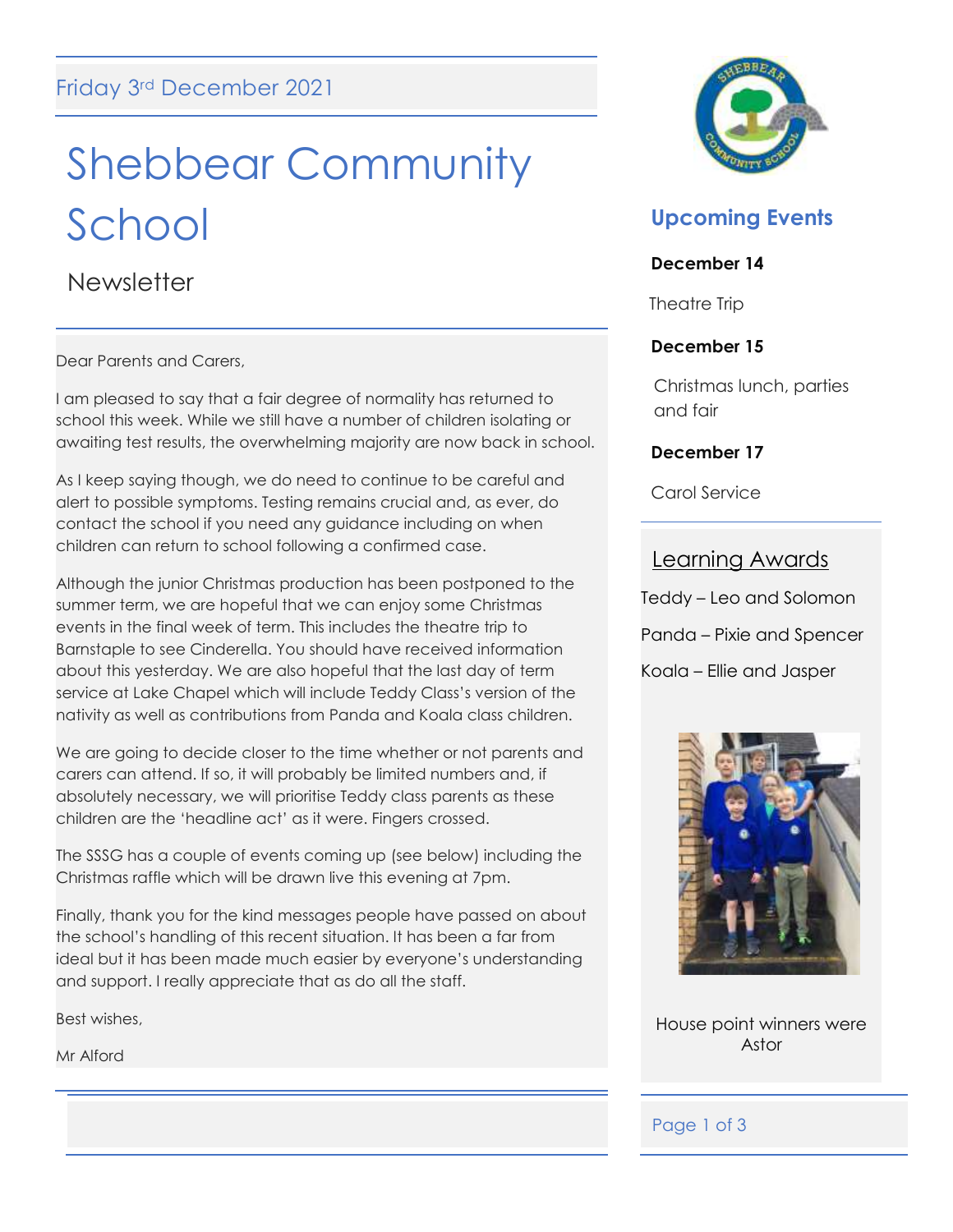# Other news this week

Christmas Fair and Raffle: The SSSG Christmas raffle will take place via a live online draw at 7pm this evening. Please see the link below.

Many thanks to everyone who has bought a ticket or donated prizes (or money towards buying them). Good luck if you have got a ticket in the hat!

<https://us02web.zoom.us/j/84820480035?pwd=UkFCRDNXQisrYk4vcU81VmdTOUVFdz09>

Meeting ID: 848 2048 0035 Passcode: Qxe1Rv

The Christmas Fair will take place after school on Wednesday 15<sup>th</sup> December straight after school. The event will be held outside, so fingers crossed for some good weather. There will be lots of the usual features including a visit from a certain gentleman!

Please do support the event. It really has been a tough couple of years for the SSSG with so few opportunities to raise money for the school.

Selina, Debs (from the SSSG and LB) and myself met earlier this week to look at how we can develop the existing pond area into a space that both the school and Little Bears can use. It is really exciting that we are doing this as a joint project which all of the children across the two settings will be able to enjoy. Your support in events such as the Christmas fair will help us achieve this.

Art Club: This will start again on Monday for those children involved. Don't forget that there are no more SSW football sessions this term.

Face Masks: While there is no requirement for primary children to wear face masks, they may do so if they wish. However, I would ask that we try to avoid the scarf/snood type face coverings which some are finding a little tricky to manage sensibly in class. Thanks.

Charity Shoe Boxes: Thanks to everyone who has returned a shoebox with gifts for less fortunate children this Christmas. These will be passed on to the Rotary Club for distribution. We are looking at the role of charities in PSHE lessons and the importance of thinking of others, not least at this time of the year.

Change of Menu: Next Tuesday (7<sup>th</sup> December) the menu will now be: Chicken burger or veggie hot dog with skinny fires followed by chocolate mousse and strawberry milkshake.

### **Useful Links**

### **School Contact Details**

**Tel:** 01409 281220

**Email:** [admin@shebbear](mailto:admin@shebbear-pri.devon.sch.uk)[pri.devon.sch.uk](mailto:admin@shebbear-pri.devon.sch.uk)

#### **Website:**

[http://www.shebbear](http://www.shebbear-pri.devon.sch.uk/)[pri.devon.sch.uk/](http://www.shebbear-pri.devon.sch.uk/)

**Safeguarding:** Any concerns should be reported to Mr Alford who is the Designated Safeguarding Lead. In his absence contact Mrs Gough or Mrs Evans.

### **Up-coming Term Dates:**

Last day of the Autumn term is Friday 17<sup>th</sup> December

Non-pupil day on Tuesday 4<sup>th</sup> January 2022

Spring Term starts on Wednesday 5<sup>th</sup> January



### Page 2 of 3